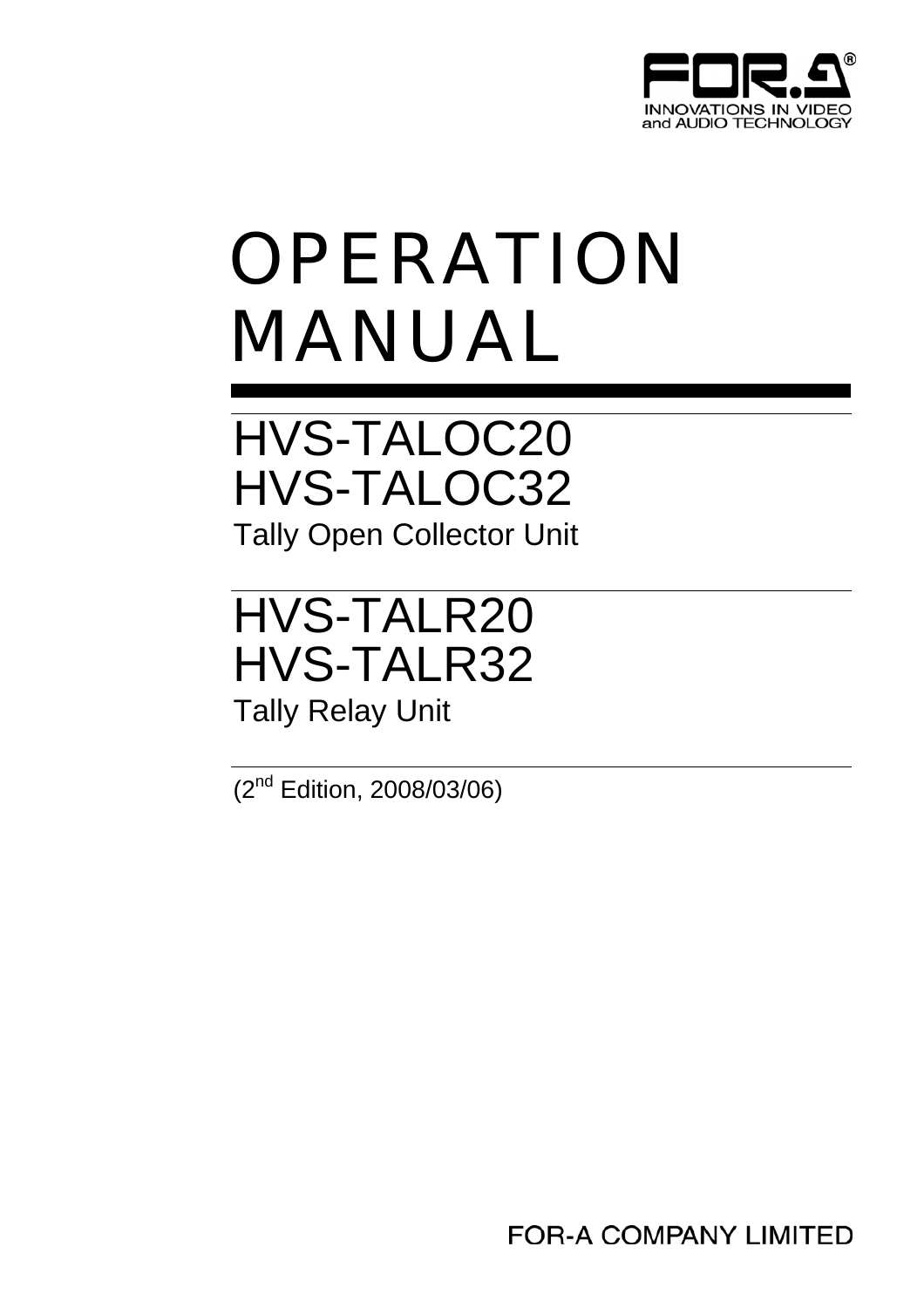# **1. Connector Information**

# **1-1. CONTROL IN**



## **CONTROL IN Connector Pin Assignment Table (RS422 9-pin D-sub, female)**

| PIN No. | Signal | Description       |
|---------|--------|-------------------|
|         | FG     | Frame ground      |
| 2       |        | Transmit data (-) |
| 3       | R (+   | Receive data (+)  |
|         | SG     | Signal ground     |
| 5       | SG     | Signal ground     |
| 6       | SG     | Signal ground     |
|         | $(+)$  | Transmit data (+) |
| 8       | R      | Receive data (-)  |
| 9       | FG     | Frame ground      |

## **Cabling**

Use accessory control cable supplied with your Hanabi TALLY unit.

# **1-2. CONTROL OUT**



## **CONTROL OUT Connector Pin Assignment Table (RS422 9-pin D-sub, female)**

| PIN No. | Signal | Description       |
|---------|--------|-------------------|
|         | FG     | Frame ground      |
|         |        | Receive data (-)  |
| 3       |        | Transmit data (+) |
|         | SG     | Signal ground     |
| 5       | SG     | Signal ground     |
| 6       | SG     | Signal ground     |
|         | $($ +  | Receive data (+)  |
| 8       |        | Transmit data (-  |
| 9       | FG     | Frame ground      |

## **Cabling**

Use accessory control cable supplied with other Hanabi TALLY unit.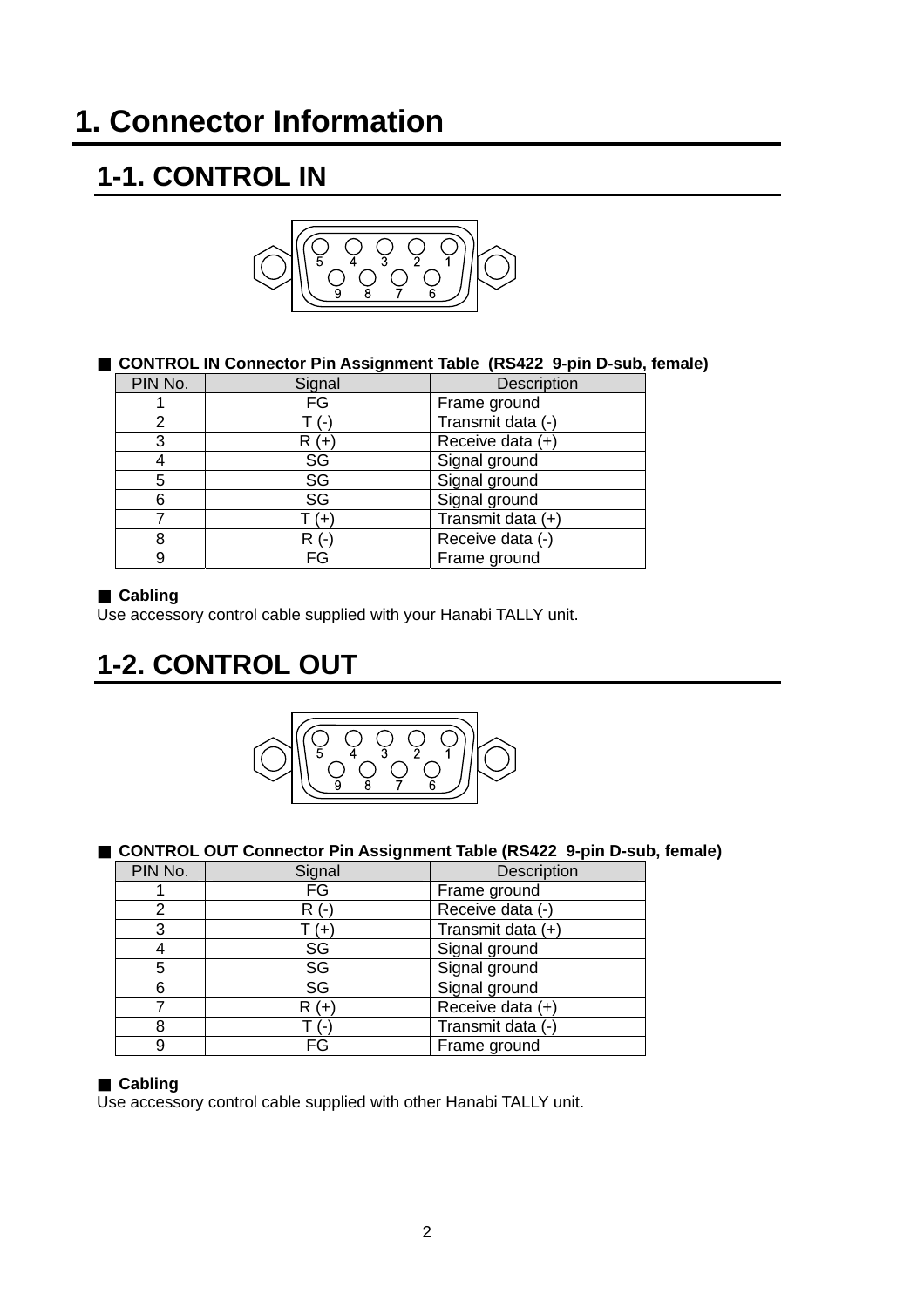

## **ALARM OUT Connector Pin Assignment Table (10-pin round connector, female)**

| Pin<br>No. | Signal                                                        | Description                               |
|------------|---------------------------------------------------------------|-------------------------------------------|
|            | FAN ALARM OUT                                                 | Fan failure alarm. Normally open relay.   |
| 2          | POWER ALARM OUT                                               | Power failure alarm. Normally open relay. |
| 3          |                                                               | Open                                      |
| 4          |                                                               | Open                                      |
| 5          | <b>RESET IN</b><br>External reset input. Active low initiate. |                                           |
| 6          | FAN ALARM COMMON<br>Fan alarm signal common.                  |                                           |
| 7          | POWER ALARM COMMON                                            | Power alarm signal common.                |
| 8          |                                                               | Open                                      |
| 9          | SG                                                            | Signal ground                             |
| 10         |                                                               | Open                                      |

## ■ **ALARM OUT Circuit**

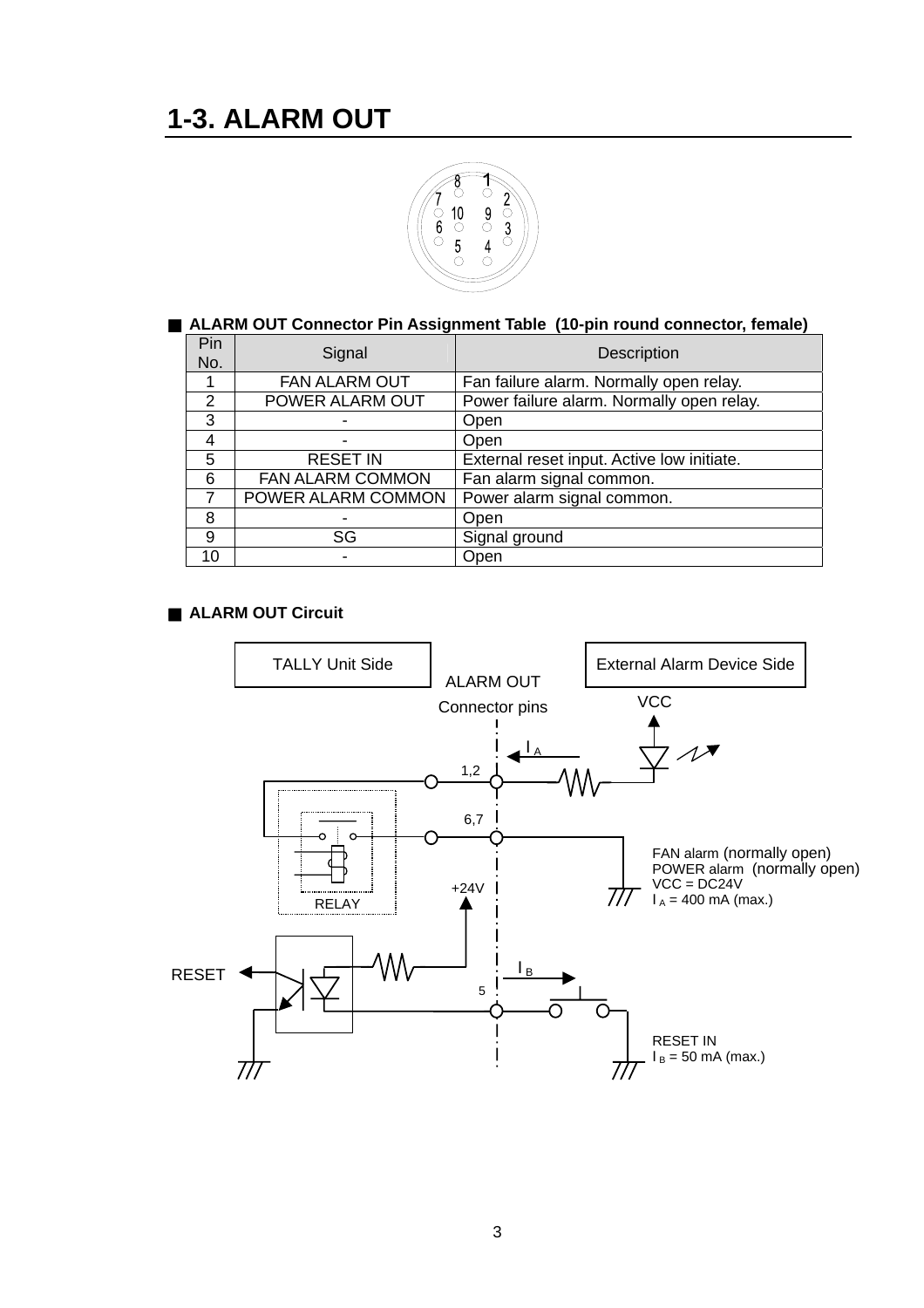# **1-4. TALLY OUT(HVS-TALOC20)**

## **1-4-1. TALLY OUT1**



## **TALLY OUT1 Connector Pin Assignment Table (50-pin D-sub, female)**

| Pin No.         | Signal      | Pin No. | Signal      |
|-----------------|-------------|---------|-------------|
| 1               | Tally OUT1  | 26      | <b>OPEN</b> |
| $\overline{2}$  | Tally OUT2  | 27      | <b>OPEN</b> |
| 3               | Tally OUT3  | 28      | <b>OPEN</b> |
| $\overline{4}$  | Tally OUT4  | 29      | <b>OPEN</b> |
| $\overline{5}$  | Tally OUT5  | 30      | <b>OPEN</b> |
| 6               | Tally OUT6  | 31      | <b>OPEN</b> |
| $\overline{7}$  | Tally OUT7  | 32      | <b>OPEN</b> |
| 8               | Tally OUT8  | 33      | <b>OPEN</b> |
| $\overline{9}$  | Tally OUT9  | 34      | <b>GND</b>  |
| 10              | Tally OUT10 | 35      | <b>GND</b>  |
| 11              | Tally OUT11 | 36      | <b>GND</b>  |
| $\overline{12}$ | Tally OUT12 | 37      | <b>GND</b>  |
| 13              | Tally OUT13 | 38      | <b>GND</b>  |
| 14              | Tally OUT14 | 39      | <b>GND</b>  |
| 15 <sub>1</sub> | Tally OUT15 | 40      | <b>GND</b>  |
| 16              | Tally OUT16 | 41      | <b>GND</b>  |
| 17              | Tally OUT17 | 42      | <b>GND</b>  |
| 18              | Tally OUT18 | 43      | <b>GND</b>  |
| 19              | Tally OUT19 | 44      | <b>GND</b>  |
| 20              | Tally OUT20 | 45      | <b>GND</b>  |
| 21              | <b>OPEN</b> | 46      | <b>GND</b>  |
| 22              | <b>OPEN</b> | 47      | <b>GND</b>  |
| 23              | <b>OPEN</b> | 48      | <b>GND</b>  |
| 24              | <b>OPEN</b> | 49      | <b>GND</b>  |
| 25              | <b>OPEN</b> | 50      | <b>GND</b>  |

## ■ To fabricate connection cable:

Use accessory 50-pin D-sub (male) connector assembly supplied with your HVS-TALOC20. Assembly parts supplied are as given below.

Backshell: DD-C8-J13 (JAE)

Connector Core: D50P-N (JAE)

#### **NOTE**

The table above is pin assignments for the HVS-TALOC20 (open collector units).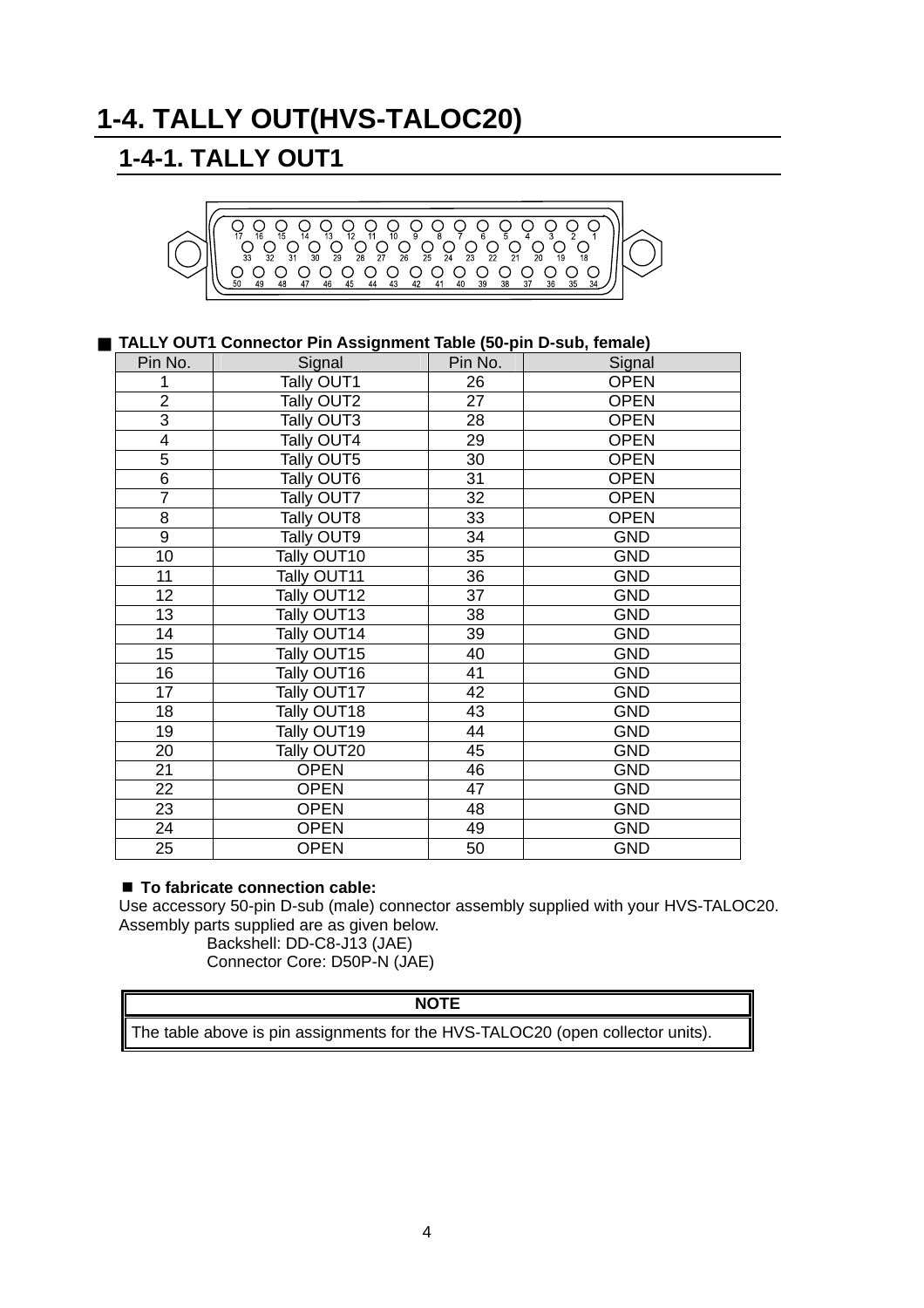# **1-5. TALLY OUT(HVS-TALOC32)**

## **1-5-1. TALLY OUT1**



## **TALLY OUT 1 Connector Pin Assignment Table (50-pin D-sub, female)**

| Pin No.          | Signal      | Pin No. | Signal      |
|------------------|-------------|---------|-------------|
| 1                | Tally OUT1  | 26      | Tally OUT26 |
| $\overline{2}$   | Tally OUT2  | 27      | Tally OUT27 |
| $\overline{3}$   | Tally OUT3  | 28      | Tally OUT28 |
| 4                | Tally OUT4  | 29      | Tally OUT29 |
| 5                | Tally OUT5  | 30      | Tally OUT30 |
| 6                | Tally OUT6  | 31      | Tally OUT31 |
| $\overline{7}$   | Tally OUT7  | 32      | Tally OUT32 |
| 8                | Tally OUT8  | 33      | <b>OPEN</b> |
| $\overline{9}$   | Tally OUT9  | 34      | <b>GND</b>  |
| 10               | Tally OUT10 | 35      | <b>GND</b>  |
| 11               | Tally OUT11 | 36      | <b>GND</b>  |
| 12               | Tally OUT12 | 37      | <b>GND</b>  |
| 13               | Tally OUT13 | 38      | <b>GND</b>  |
| 14               | Tally OUT14 | 39      | <b>GND</b>  |
| 15 <sub>15</sub> | Tally OUT15 | 40      | <b>GND</b>  |
| 16               | Tally OUT16 | 41      | <b>GND</b>  |
| 17               | Tally OUT17 | 42      | <b>GND</b>  |
| 18               | Tally OUT18 | 43      | <b>GND</b>  |
| 19               | Tally OUT19 | 44      | <b>GND</b>  |
| 20               | Tally OUT20 | 45      | <b>GND</b>  |
| 21               | Tally OUT21 | 46      | <b>GND</b>  |
| 22               | Tally OUT22 | 47      | <b>GND</b>  |
| 23               | Tally OUT23 | 48      | <b>GND</b>  |
| 24               | Tally OUT24 | 49      | <b>GND</b>  |
| 25               | Tally OUT25 | 50      | <b>GND</b>  |

## ■ To fabricate connection cable:

Use accessory 50-pin D-sub (male) connector assembly supplied with your HVS-TALOC32. Assembly parts supplied are as given below.

Backshell: DD-C8-J13 (JAE)

Connector Core: D50P-N (JAE)

## **NOTE**

The table above is pin assignments for the HVS-TALOC32 (open collector units).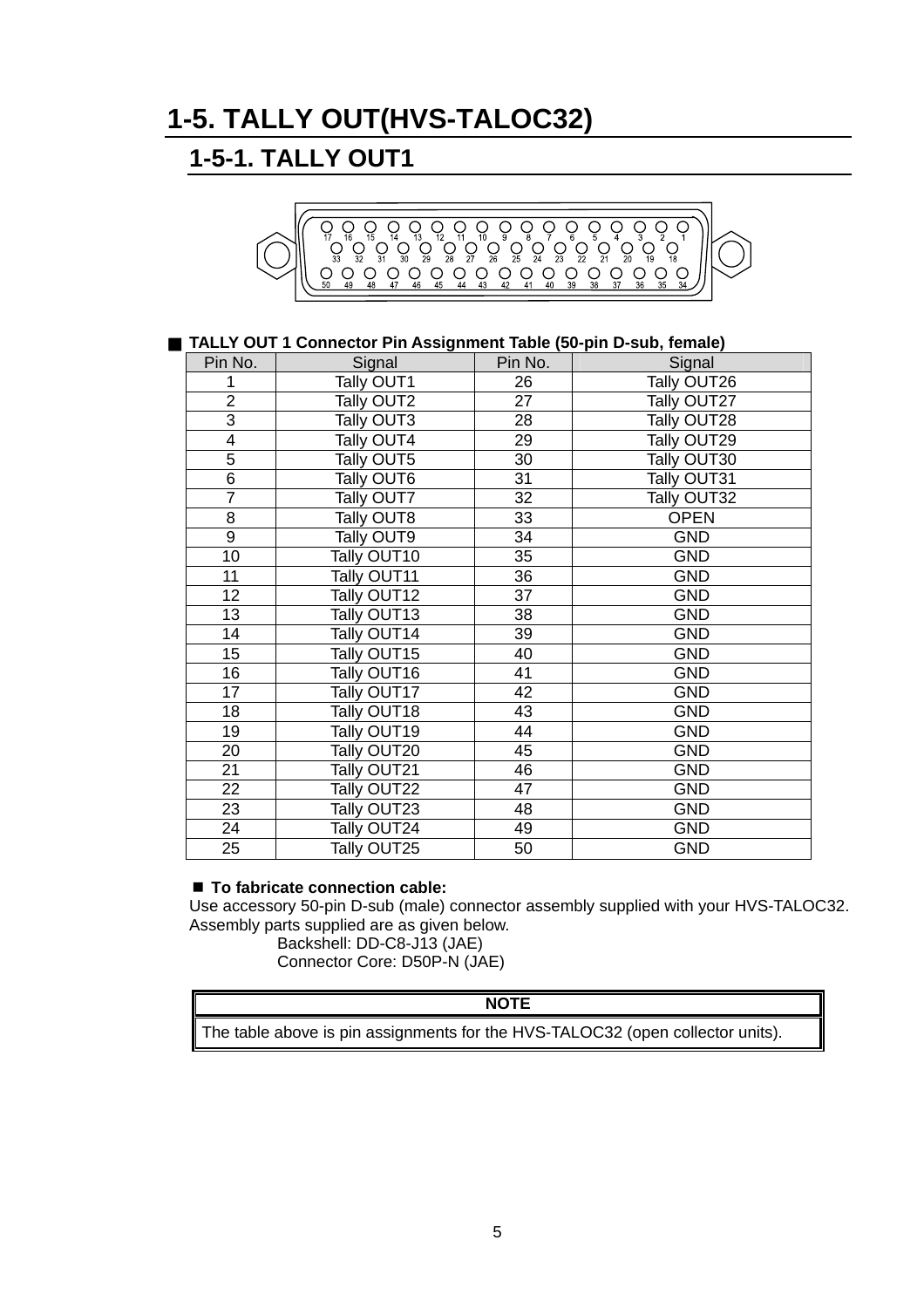## **1-5-2. TALOC Circuit Diagram**

## **HVS-TALOC20/ HVS-TALOC32 (Equivalent circuit)**

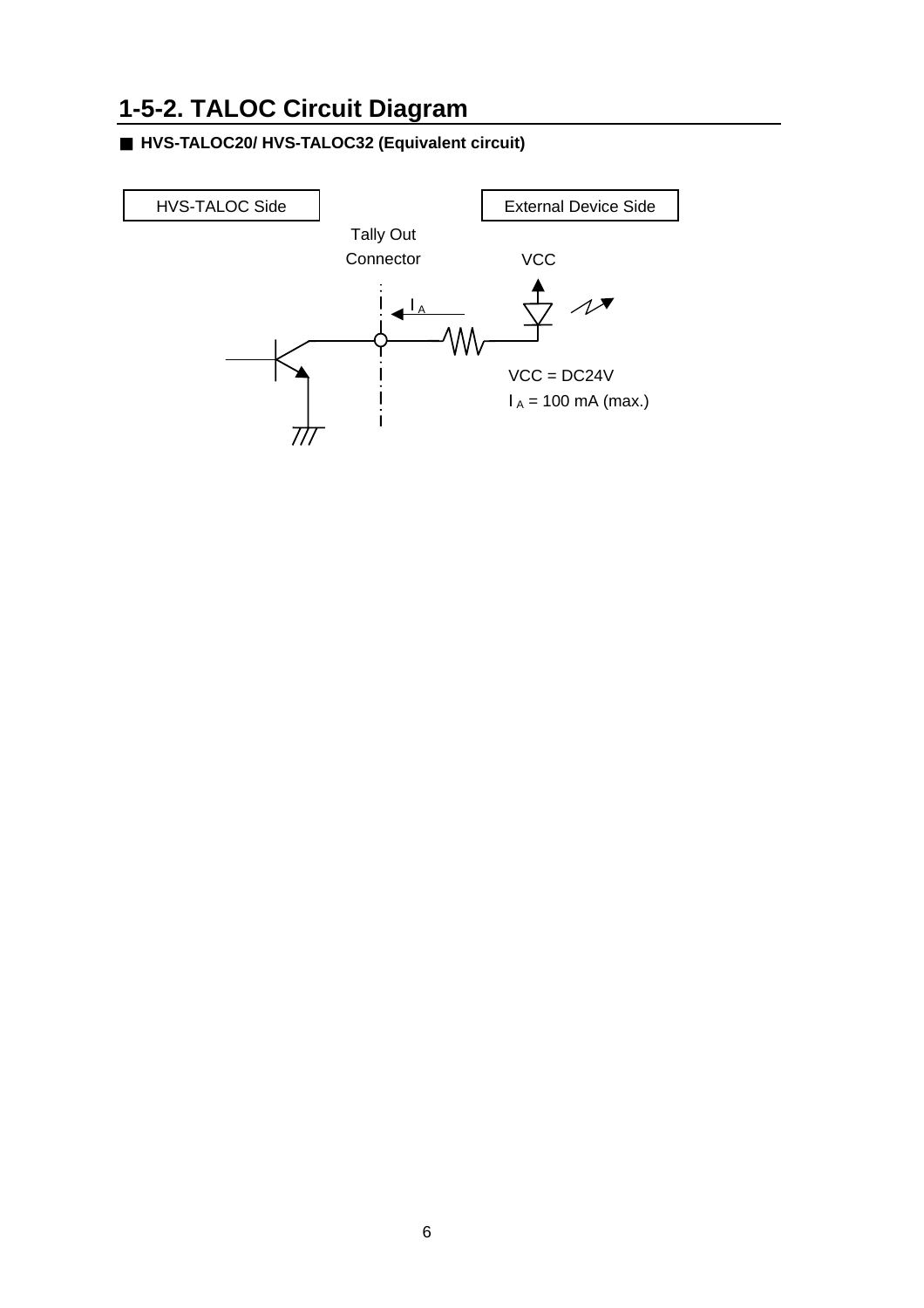# **1-6. TALLY OUT (HVS-TALR20)**

## **1-6-1. TALLY OUT 1(HVS-TALR20)**



## **TALLY OUT 1 Connector Pin Assignment Table (50-pin D-sub, female)**

| Pin No.        | Signal                              | #              | Pin No. | Signal               | #  |
|----------------|-------------------------------------|----------------|---------|----------------------|----|
| 1              | Tally OUT1 (C.)                     |                | 28      | Tally OUT 10 (C.)    |    |
| $\overline{2}$ | $\overline{2}$<br>Tally OUT1 (COM.) | 1              | 29      | Tally OUT 10 (COM.)  | 10 |
| 3              | *3<br>Tally OUT1<br>(O.)            |                | 30      | Tally OUT 10 (O.)    |    |
| 4              | Tally OUT2<br>(C.)                  |                | 31      | Tally OUT 11 $(C.)$  |    |
| $\overline{5}$ | Tally OUT2 (COM.)                   | $\overline{2}$ | 32      | Tally OUT 11 (COM.)  | 11 |
| $\overline{6}$ | Tally OUT2<br>(O.)                  |                | 33      | Tally OUT 11<br>(O.) |    |
| $\overline{7}$ | Tally OUT3 (C.)                     |                | 34      | Tally OUT 12 (C.)    |    |
| 8              | Tally OUT3 (COM.)                   | 3              | 35      | Tally OUT 12 (COM.)  | 12 |
| 9              | Tally<br><b>OUT3 (O.)</b>           |                | 36      | Tally OUT 12 (O.)    |    |
| 10             | Tally<br>OUT4 (C.)                  |                | 37      | Tally OUT 13 (C.)    |    |
| 11             | Tally OUT4 (COM.)                   | 4              | 38      | Tally OUT 13 (COM.)  | 13 |
| 12             | Tally<br><b>OUT4 (O.)</b>           |                | 39      | Tally OUT 13 (O.)    |    |
| 13             | Tally<br><b>OUT5 (C.)</b>           |                | 40      | Tally OUT 14 (C.)    |    |
| 14             | Tally OUT5 (COM.)                   | 5              | 41      | Tally OUT 14 (COM.)  | 14 |
| 15             | Tally<br><b>OUT5 (O.)</b>           |                | 42      | Tally OUT 14 (O.)    |    |
| 16             | Tally<br>OUT6 (C.)                  |                | 43      | Tally OUT 15 $(C.)$  |    |
| 17             | Tally OUT6 (COM.)                   | 6              | 44      | Tally OUT 15 (COM.)  | 15 |
| 18             | Tally OUT6 (O.)                     |                | 45      | Tally OUT 15 (O.)    |    |
| 19             | Tally<br>OUT7<br>(C <sub>1</sub> )  |                | 46      | Tally OUT 16 (C.)    |    |
| 20             | Tally OUT7 (COM.)                   | 7              | 47      | Tally OUT 16 (COM.)  | 16 |
| 21             | Tally OUT7<br>(O.)                  |                | 48      | Tally OUT 16 (O.)    |    |
| 22             | Tally OUT8 (C.)                     |                | 49      | <b>OPEN</b>          |    |
| 23             | Tally OUT8 (COM.)                   | 8              | 50      | <b>GND</b>           |    |
| 24             | Tally OUT8 (O.)                     |                |         |                      |    |
| 25             | Tally OUT9 (C.)                     |                |         |                      |    |
| 26             | Tally OUT9 (COM.)                   | 9              |         |                      |    |
| 27             | Tally OUT9 (O.)                     |                |         |                      |    |

# Output number

 $*$ 1) C. = Closed circuit,  $*$ 2) COM. = Common,  $*$ 3) O. = Open circuit

#### **To fabricate connection cable:**

Use accessory 50-pin D-sub (male) connector assembly supplied with your HVS-TALR20. Assembly parts supplied are as given below.

Backshell: DD-C8-J13 (JAE))

Connector Core: D50P-N (JAE)

## **NOTE**

The table above is pin assignments for the HVS-TALR20 (relay units).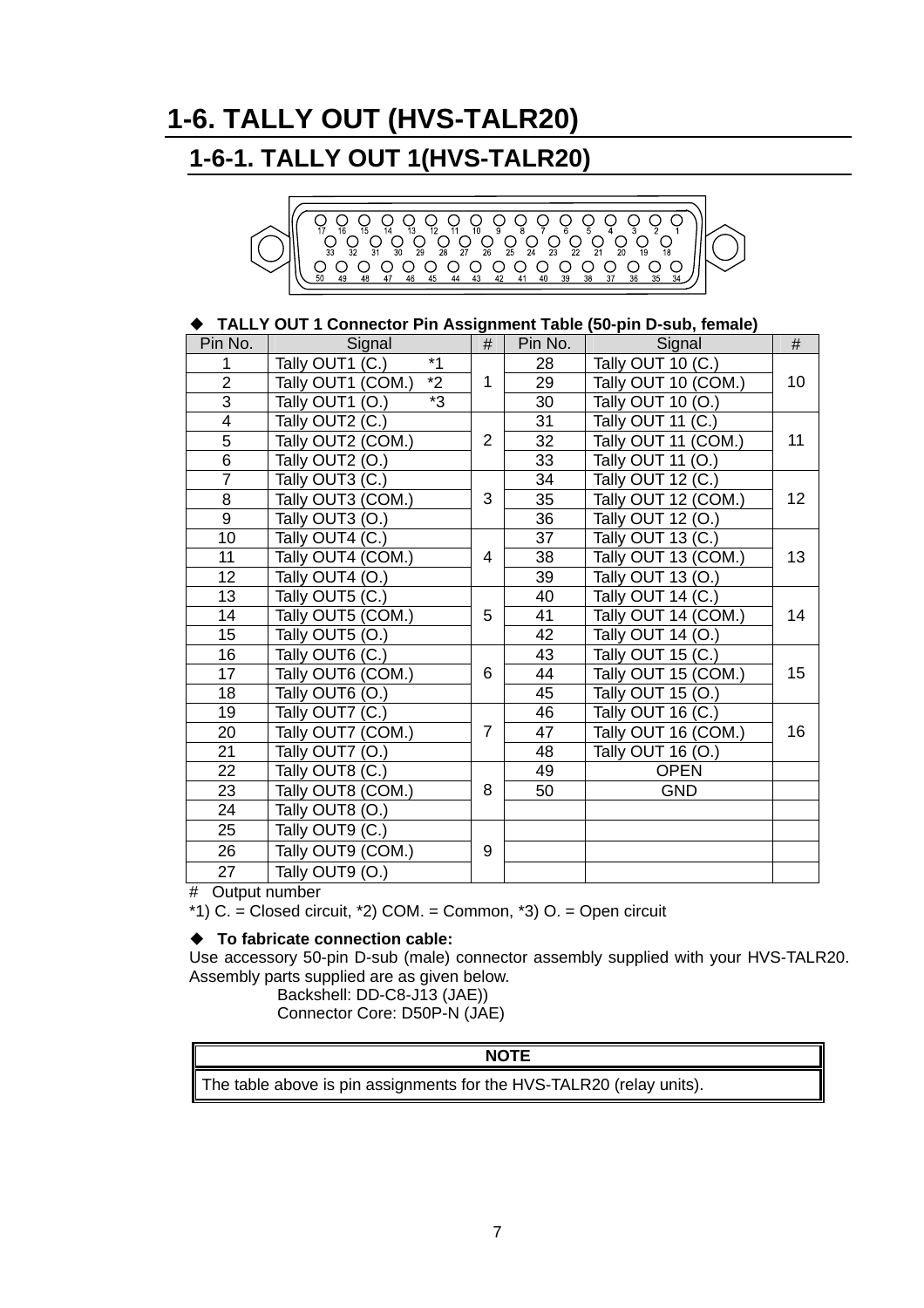# **1-6-2. TALLY OUT 2(HVS-TALR20)**



## **TALLY OUT 2 Connector Pin Assignment Table (50-pin D-sub, female)**

| Pin No.          | Signal                     | $\#$ | Pin No.         | Signal      | $\#$ |
|------------------|----------------------------|------|-----------------|-------------|------|
| 1                | $*1$<br>Tally OUT17 (C.)   |      | 28              | <b>OPEN</b> |      |
| $\overline{2}$   | $*2$<br>Tally OUT17 (COM.) | 17   | 29              | <b>OPEN</b> |      |
| $\overline{3}$   | *3<br>Tally OUT17 (O.)     |      | 30              | <b>OPEN</b> |      |
| $\overline{4}$   | Tally OUT18 (C.)           |      | 31              | <b>OPEN</b> |      |
| $\overline{5}$   | Tally OUT18 (COM.)         | 18   | 32              | <b>OPEN</b> |      |
| $\overline{6}$   | Tally OUT18 (O.)           |      | 33              | <b>OPEN</b> |      |
| $\overline{7}$   | Tally OUT19 (C.)           |      | 34              | <b>OPEN</b> |      |
| 8                | Tally OUT19 (COM.)         | 19   | 35              | <b>OPEN</b> |      |
| $\boldsymbol{9}$ | Tally OUT19 (O.)           |      | 36              | <b>OPEN</b> |      |
| 10               | Tally OUT20 (C.)           |      | $\overline{37}$ | <b>OPEN</b> |      |
| 11               | Tally OUT20 (COM.)         | 20   | 38              | <b>OPEN</b> |      |
| 12               | Tally OUT20 (O.)           |      | 39              | <b>OPEN</b> |      |
| 13               | <b>OPEN</b>                |      | 40              | <b>OPEN</b> |      |
| 14               | <b>OPEN</b>                |      | 41              | <b>OPEN</b> |      |
| 15               | <b>OPEN</b>                |      | 42              | <b>OPEN</b> |      |
| 16               | <b>OPEN</b>                |      | 43              | <b>OPEN</b> |      |
| 17               | <b>OPEN</b>                |      | 44              | <b>OPEN</b> |      |
| 18               | <b>OPEN</b>                |      | 45              | <b>OPEN</b> |      |
| 19               | <b>OPEN</b>                |      | 46              | <b>OPEN</b> |      |
| 20               | <b>OPEN</b>                |      | 47              | <b>OPEN</b> |      |
| 21               | <b>OPEN</b>                |      | 48              | <b>OPEN</b> |      |
| 22               | <b>OPEN</b>                |      | 49              | <b>OPEN</b> |      |
| 23               | <b>OPEN</b>                |      | 50              | <b>GND</b>  |      |
| 24               | <b>OPEN</b>                |      |                 |             |      |
| 25               | <b>OPEN</b>                |      |                 |             |      |
| 26               | <b>OPEN</b>                |      |                 |             |      |
| 27               | <b>OPEN</b>                |      |                 |             |      |

# Output number

 $*1)$  C. = Closed circuit,  $*2)$  COM. = Common,  $*3)$  O. = Open circuit

#### **To fabricate connection cable:**

Use accessory 50-pin D-sub (male) connector assembly supplied with your HVS-TALR20. Assembly parts supplied are as given below.

Backshell: DD-C8-J13 (JAE)) Connector Core: D50P-N (JAE)

#### **NOTE**

The table above is pin assignments for the HVS-TALR20 (relay units).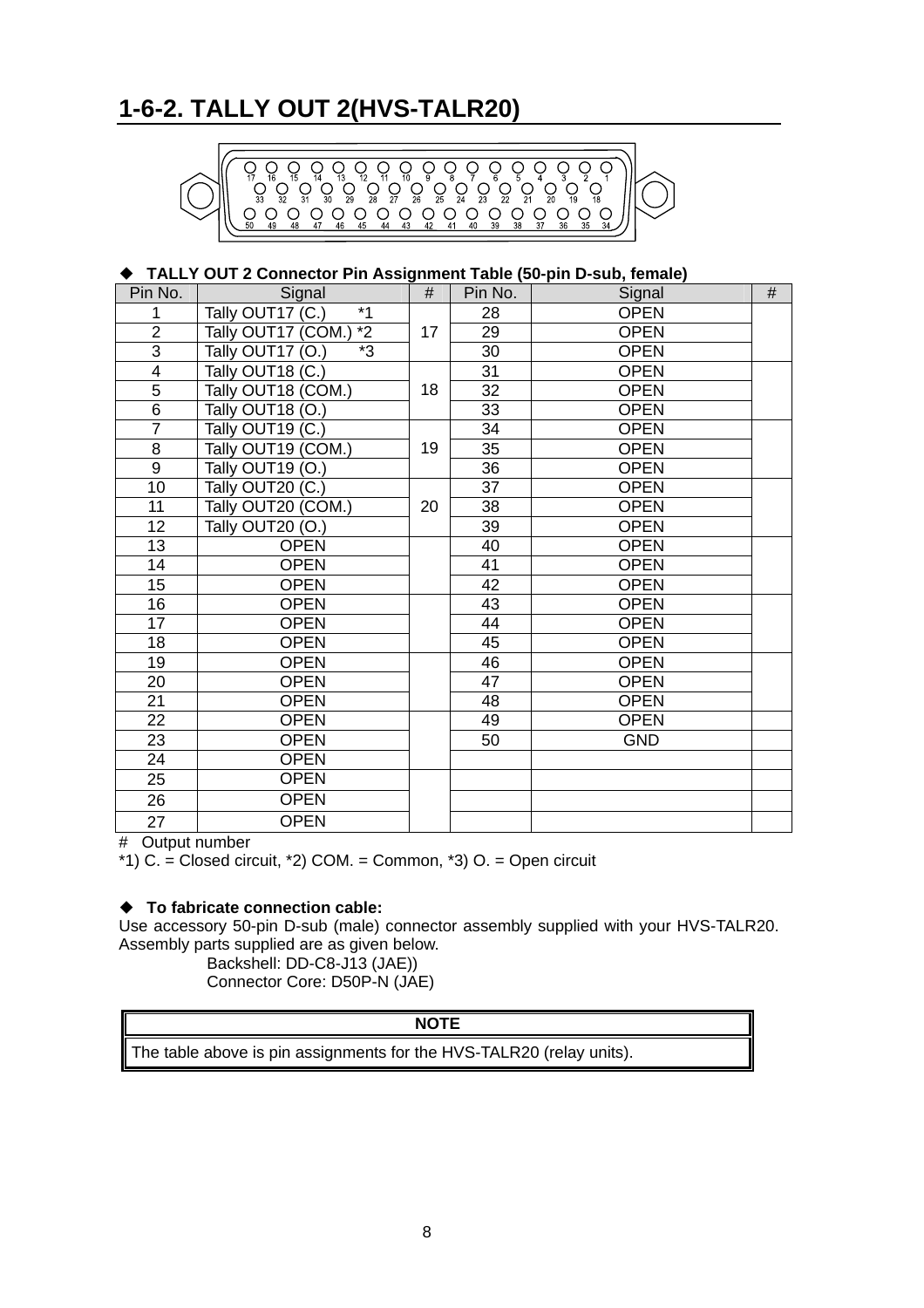# **1-7. TALLY OUT (HVS-TALR32)**

## **1-7-1. TALLY OUT 1(HVS-TALR32)**



## **TALLY OUT 1 Connector Pin Assignment Table (50-pin D-sub, female)**

| Pin No.                 | Signal                     | #              | Pin No. | Signal              | #  |
|-------------------------|----------------------------|----------------|---------|---------------------|----|
| 1                       | $*1)$<br>Tally OUT1 (C.)   |                | 28      | Tally OUT 10 (C.)   |    |
| $\overline{2}$          | $*2)$<br>Tally OUT1 (COM.) | 1              | 29      | Tally OUT 10 (COM.) | 10 |
| $\overline{3}$          | $*3)$<br>Tally OUT1 (O.)   |                | 30      | Tally OUT 10 (O.)   |    |
| $\overline{\mathbf{4}}$ | Tally OUT2 (C.)            |                | 31      | Tally OUT 11 (C.)   |    |
| $\overline{5}$          | Tally OUT2 (COM.)          | 2              | 32      | Tally OUT 11 (COM.) | 11 |
| $6 \overline{}$         | Tally OUT2 (O.)            |                | 33      | Tally OUT 11 (O.)   |    |
| $\overline{7}$          | Tally OUT3 (C.)            |                | 34      | Tally OUT 12 (C.)   |    |
| 8                       | Tally OUT3 (COM.)          | 3              | 35      | Tally OUT 12 (COM.) | 12 |
| $\overline{9}$          | Tally OUT3 (O.)            |                | 36      | Tally OUT 12 (O.)   |    |
| 10 <sup>1</sup>         | Tally OUT4 (C.)            |                | 37      | Tally OUT 13 (C.)   |    |
| 11                      | Tally OUT4 (COM.)          | 4              | 38      | Tally OUT 13 (COM.) | 13 |
| 12 <sub>2</sub>         | Tally OUT4 (O.)            |                | 39      | Tally OUT 13 (O.)   |    |
| 13                      | Tally OUT5 (C.)            |                | 40      | Tally OUT 14 (C.)   | 14 |
| 14                      | Tally OUT5 (COM.)          | 5              | 41      | Tally OUT 14 (COM.) |    |
| 15 <sub>15</sub>        | Tally OUT5 (O.)            |                | 42      | Tally OUT 14 (O.)   |    |
| 16                      | Tally OUT6 (C.)            |                | 43      | Tally OUT 15 (C.)   |    |
| 17                      | Tally OUT6 (COM.)          | 6              | 44      | Tally OUT 15 (COM.) | 15 |
| 18                      | Tally OUT6 (O.)            |                | 45      | Tally OUT 15 (O.)   |    |
| 19                      | Tally OUT7 (C.)            |                | 46      | Tally OUT 16 (C.)   |    |
| 20                      | Tally OUT7 (COM.)          | $\overline{7}$ | 47      | Tally OUT 16 (COM.) | 16 |
| 21                      | Tally OUT7 (O.)            |                | 48      | Tally OUT 16 (O.)   |    |
| 22                      | Tally OUT8 (C.)            |                | 49      | <b>OPEN</b>         |    |
| 23                      | Tally OUT8 (COM.)          | 8              | 50      | <b>GND</b>          |    |
| 24                      | Tally OUT8 (O.)            |                |         |                     |    |
| 25                      | Tally OUT9 (C.)            |                |         |                     |    |
| 26                      | Tally OUT9 (COM.)          | 9              |         |                     |    |
| 27                      | Tally OUT9 (O.)            |                |         |                     |    |

# Output number

\*1) C. = Closed circuit,  $*2$ ) COM. = Common,  $*3$ ) O. = Open circuit

#### **To fabricate connection cable:**

Use accessory 50-pin D-sub (male) connector assembly supplied with your HVS-TALR32. Assembly parts supplied are as given below.

Backshell: DD-C8-J13 (JAE))

Connector Core: D50P-N (JAE)

#### **NOTE**

The table above is pin assignments for the HVS-TALR32 (relay units).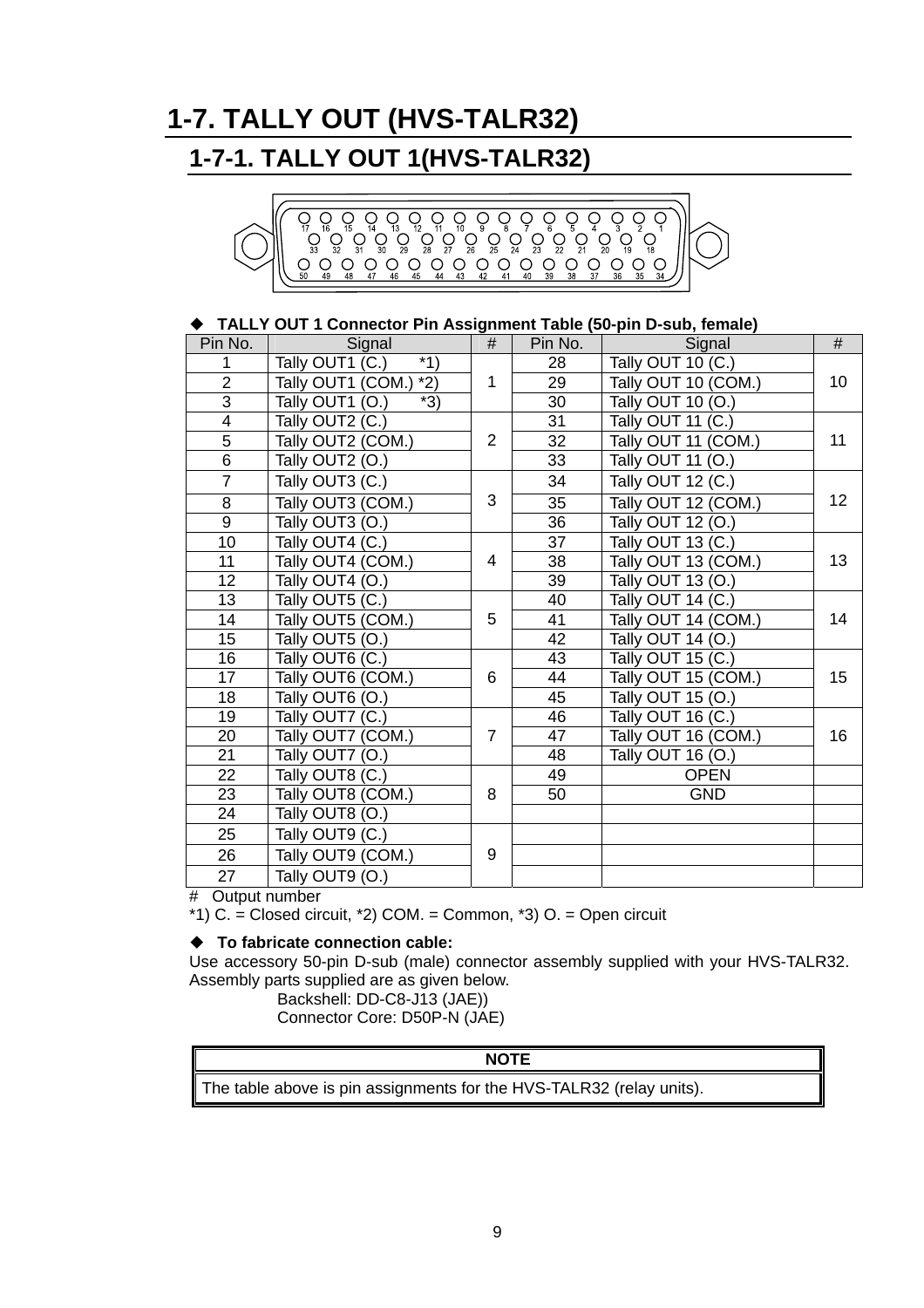# **1-7-2. TALLY OUT 2(HVS-TALR32)**



## **TALLY OUT 2 Connector Pin Assignment Table (50-pin D-sub, female)**

| Pin No.        | Signal                                    | #  | Pin No. | Signal                           | #  |
|----------------|-------------------------------------------|----|---------|----------------------------------|----|
| 1              | $*1)$<br>Tally OUT17 (C.)                 |    | 28      | Tally OUT26 (C.)                 |    |
| $\overline{2}$ | $*2)$<br>Tally OUT17 (COM.)               | 17 | 29      | Tally OUT26 (COM.)               | 26 |
| 3              | $*3)$<br>Tally OUT17<br>(O <sub>1</sub> ) |    | 30      | Tally OUT26 (O.)                 |    |
| 4              | Tally OUT18 (C.)                          |    | 31      | Tally OUT27 (C.)                 |    |
| 5              | Tally OUT18 (COM.)                        | 18 | 32      | Tally OUT27 (COM.)               | 27 |
| 6              | Tally OUT18 (O.)                          |    | 33      | Tally OUT27<br>(O <sub>1</sub> ) |    |
| $\overline{7}$ | Tally OUT19 (C.)                          |    | 34      | Tally OUT28 (C.)                 |    |
| 8              | Tally OUT19 (COM.)                        | 19 | 35      | Tally OUT28 (COM.)               | 28 |
| 9              | Tally OUT19<br>(O.)                       |    | 36      | Tally OUT28 (O.)                 |    |
| 10             | Tally OUT20 (C.)                          |    | 37      | Tally OUT29 (C.)                 |    |
| 11             | Tally OUT20 (COM.)                        | 20 | 38      | Tally OUT29 (COM.)               | 29 |
| 12             | Tally OUT20<br>(O <sub>1</sub> )          |    | 39      | Tally OUT29 (O.)                 |    |
| 13             | Tally OUT21<br>(C.)                       |    | 40      | Tally OUT30 (C.)                 |    |
| 14             | Tally OUT21 (COM.)                        | 21 | 41      | Tally OUT30 (COM.)               | 30 |
| 15             | Tally OUT21<br>(O <sub>1</sub> )          |    | 42      | Tally OUT30 (O.)                 |    |
| 16             | Tally OUT22 (C.)                          |    | 43      | Tally OUT31 (C.)                 |    |
| 17             | Tally OUT22 (COM.)                        | 22 | 44      | Tally OUT31 (COM.)               | 31 |
| 18             | Tally OUT22 (O.)                          |    | 45      | Tally OUT31 (0.)                 |    |
| 19             | Tally OUT23 (C.)                          |    | 46      | Tally OUT32 (C.)                 |    |
| 20             | Tally OUT23 (COM.)                        | 23 | 47      | Tally OUT32 (COM.)               | 32 |
| 21             | Tally OUT23 (O.)                          |    | 48      | Tally OUT32 (O.)                 |    |
| 22             | Tally OUT24 (C.)                          |    | 49      | <b>OPEN</b>                      |    |
| 23             | Tally OUT24 (COM.)                        | 24 | 50      | <b>GND</b>                       |    |
| 24             | Tally OUT24 (O.)                          |    |         |                                  |    |
| 25             | Tally OUT25 (C.)                          |    |         |                                  |    |
| 26             | Tally OUT25 (COM.)                        | 25 |         |                                  |    |
| 27             | Tally OUT25 (O.)                          |    |         |                                  |    |

# Output number

\*1) C. = Closed circuit, \*2) COM. = Common, \*3) O. = Open circuit

## **To fabricate connection cable:**

Use accessory 50-pin D-sub (male) connector assembly supplied with your HVS-TALR32. Assembly parts supplied are as given below.

Backshell: DD-C8-J13 (JAE)) Connector Core: D50P-N (JAE)

## **NOTE**

The table above is pin assignments for the HVS-TALR32 (relay units).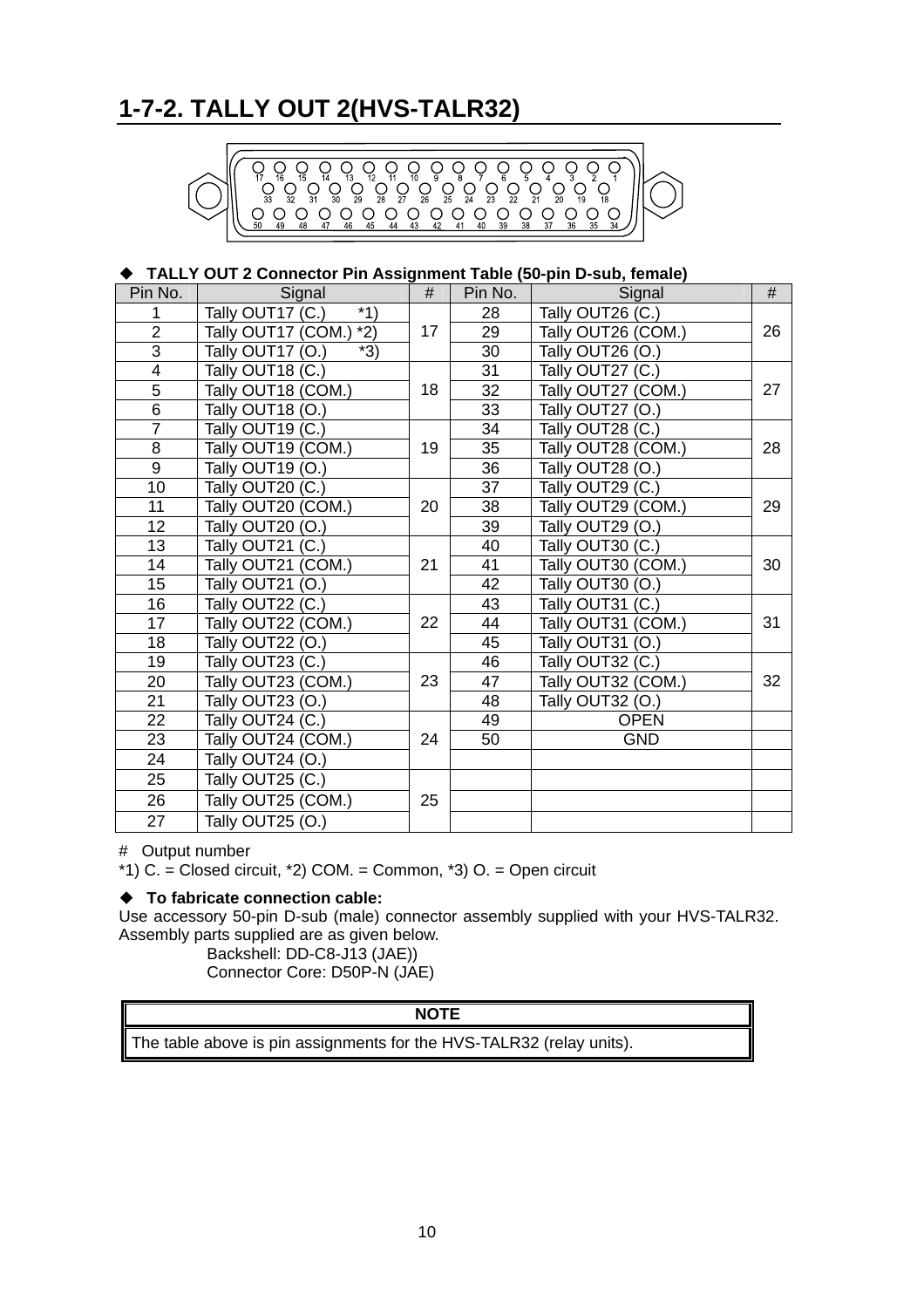

## **1-7-3. TALR Circuit Diagrams**

TALLY OUT 1 – 2 Voltage Output Circuit (HVS-TALR20/32)

TALLY OUT 1 – 2 Contact Initiated Circuit (HVS-TALR20/32)



|                | When voltage output is set, the max. load at that pin is 100mA. If<br>more than 100mA is required, set pin to contact initiate mode.<br>The maximum current supplied to the DC OUT connector is 2.5A. |
|----------------|-------------------------------------------------------------------------------------------------------------------------------------------------------------------------------------------------------|
|                | Do not feed a current exceeding 2.5A.                                                                                                                                                                 |
| <b>Caution</b> | If the fuse protection starts accidentally, disconnect the DC power<br>cable from the unit, power off the unit and set it aside more than 5<br>minutes until it cools.                                |